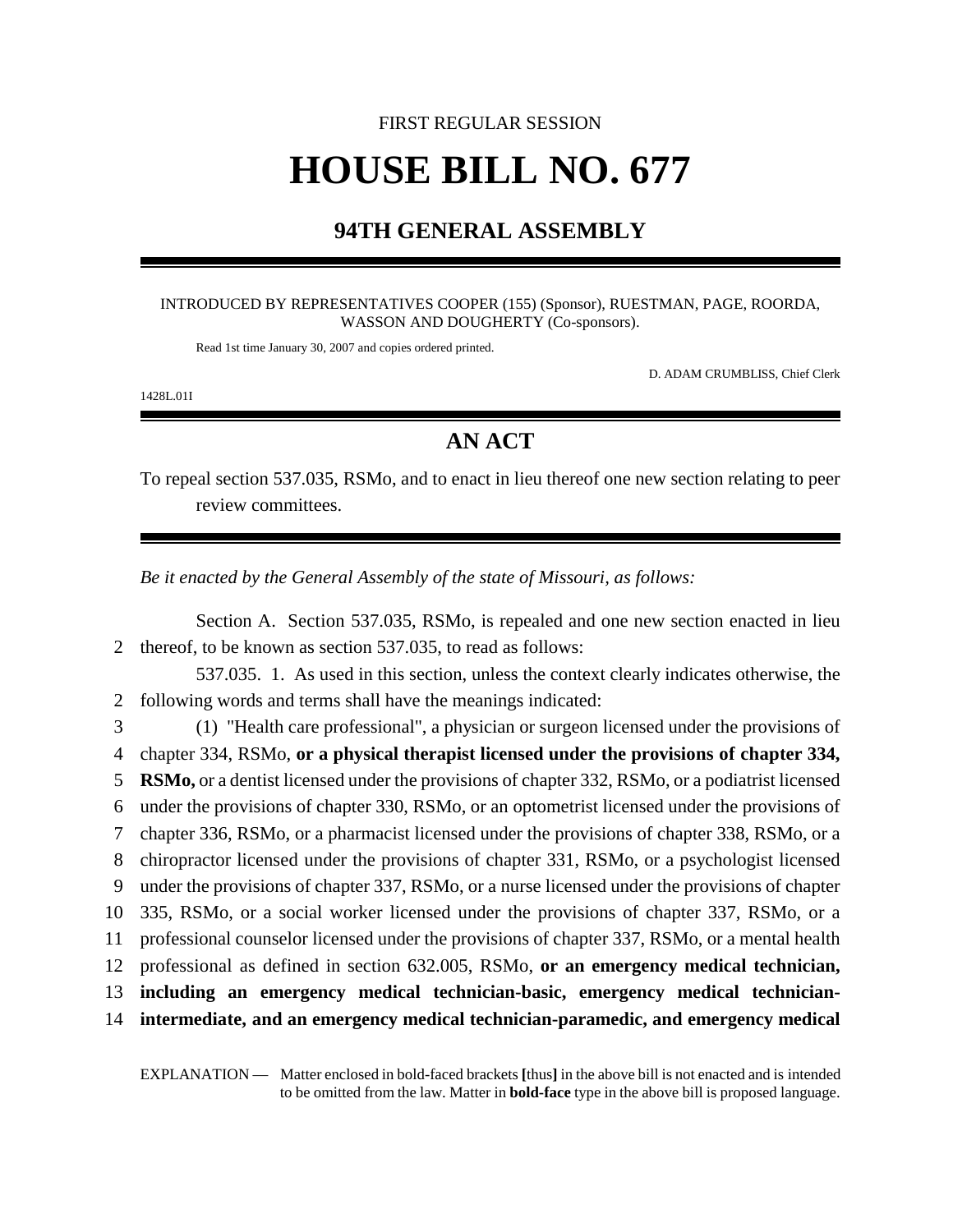### H.B. 677 2

 **dispatcher licensed or authorized under the provisions of chapter 190, RSMo,** while acting within their scope of practice;

 (2) "Peer review committee", a committee of health care professionals with the responsibility to evaluate, maintain, or monitor the quality and utilization of health care services or to exercise any combination of such responsibilities.

2. A peer review committee may be constituted as follows:

 (1) Comprised of, and appointed by, a state, county or local society of health care professionals;

 (2) Comprised of, and appointed by, the partners, shareholders, or employed health care professionals of a partnership or professional corporation of health care professionals, or employed health care professionals of a university or an entity affiliated with a university operating under chapter 172, 174, 352, or 355, RSMo;

 (3) Appointed by the board of trustees, chief executive officer, or the organized medical staff of a licensed hospital, or other health facility operating under constitutional or statutory authority, including long-term care facilities licensed under chapter 198, RSMo, or an administrative entity of the department of mental health recognized pursuant to the provisions of subdivision (3) of subsection 1 of section 630.407, RSMo;

(4) **Appointed by a board of trustees or chief executive officer of:**

**(a) A licensed ambulance service;**

**(b) A licensed emergency medical response agency; or**

 **(c) Any not-for-profit organization that provides or contracts for ambulance services under authority granted to such not-for-profit organization by a city, county, town, village, or ambulance district and of which a majority of the governing body of such not-for-profit organization consists of elected officials or individuals appointed by a mayor, board of aldermen, city council, county commission, county legislature, or ambulance district;**

 **(5)** Any other organization formed pursuant to state or federal law authorized to exercise the responsibilities of a peer review committee and acting within the scope of such authorization;

 **[**(5)**] (6)** Appointed by the board of directors, chief executive officer or the medical director of the licensed health maintenance organization**;**

 **(7) Appointed by a mayor, city council, board of aldermen, county commission, county legislature, or ambulance district**.

 3. Each member of a peer review committee and each person, hospital governing board, **ambulance service governing board, emergency medical response agency governing board,** health maintenance organization board of directors, and chief executive officer of a licensed hospital or other hospital operating under constitutional or statutory authority, **chief executive**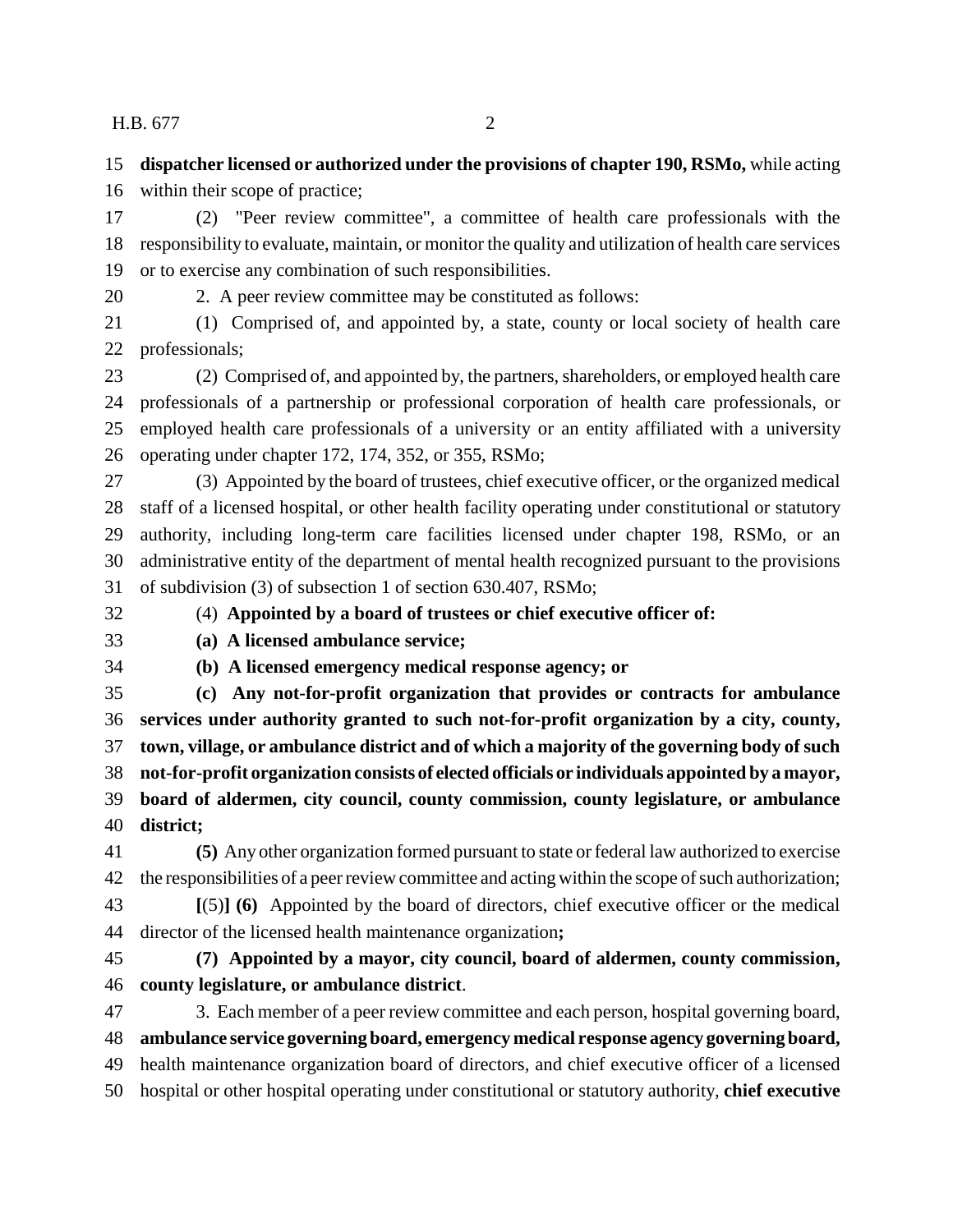### H.B. 677 3

 **officer of an ambulance service or emergency medical response agency,** chief executive officer or medical director of a licensed health maintenance organization who testifies before, or provides information to, acts upon the recommendation of, or otherwise participates in the operation of, such a committee shall be immune from civil liability for such acts so long as the acts are performed in good faith, without malice and are reasonably related to the scope of inquiry of the peer review committee.

 4. Except as otherwise provided in this section, the interviews, memoranda, proceedings, findings, deliberations, reports, and minutes of peer review committees, or the existence of the same, concerning the health care provided any patient are privileged and shall not be subject to discovery, subpoena, or other means of legal compulsion for their release to any person or entity or be admissible into evidence in any judicial or administrative action for failure to provide appropriate care. Except as otherwise provided in this section, no person who was in attendance at any peer review committee proceeding shall be permitted or required to disclose any information acquired in connection with or in the course of such proceeding, or to disclose any opinion, recommendation, or evaluation of the committee or board, or any member thereof; provided, however, that information otherwise discoverable or admissible from original sources is not to be construed as immune from discovery or use in any proceeding merely because it was presented during proceedings before a peer review committee nor is a member, employee, or agent of such committee, or other person appearing before it, to be prevented from testifying as to matters within his personal knowledge and in accordance with the other provisions of this section, but such witness cannot be questioned about testimony or other proceedings before any health care review committee or board or about opinions formed as a result of such committee hearings. The disclosure of any interview, memoranda, proceedings, findings, deliberations, reports, or minutes to any person or entity, including but not limited to governmental agencies, professional accrediting agencies, or other health care providers, whether proper or improper, shall not waive or have any effect upon its confidentiality, nondiscoverability, or nonadmissibility.

 5. The provisions of subsection 4 of this section limiting discovery and admissibility of testimony as well as the proceedings, findings, records, and minutes of peer review committees do not apply in any judicial or administrative action brought by a peer review committee or the legal entity which formed or within which such committee operates to deny, restrict, or revoke the hospital staff privileges or license to practice of a physician or other health care providers; or when a member, employee, or agent of the peer review committee or the legal entity which formed such committee or within which such committee operates is sued for actions taken by such committee which operate to deny, restrict or revoke the hospital staff privileges or license to practice of a physician or other health care provider.